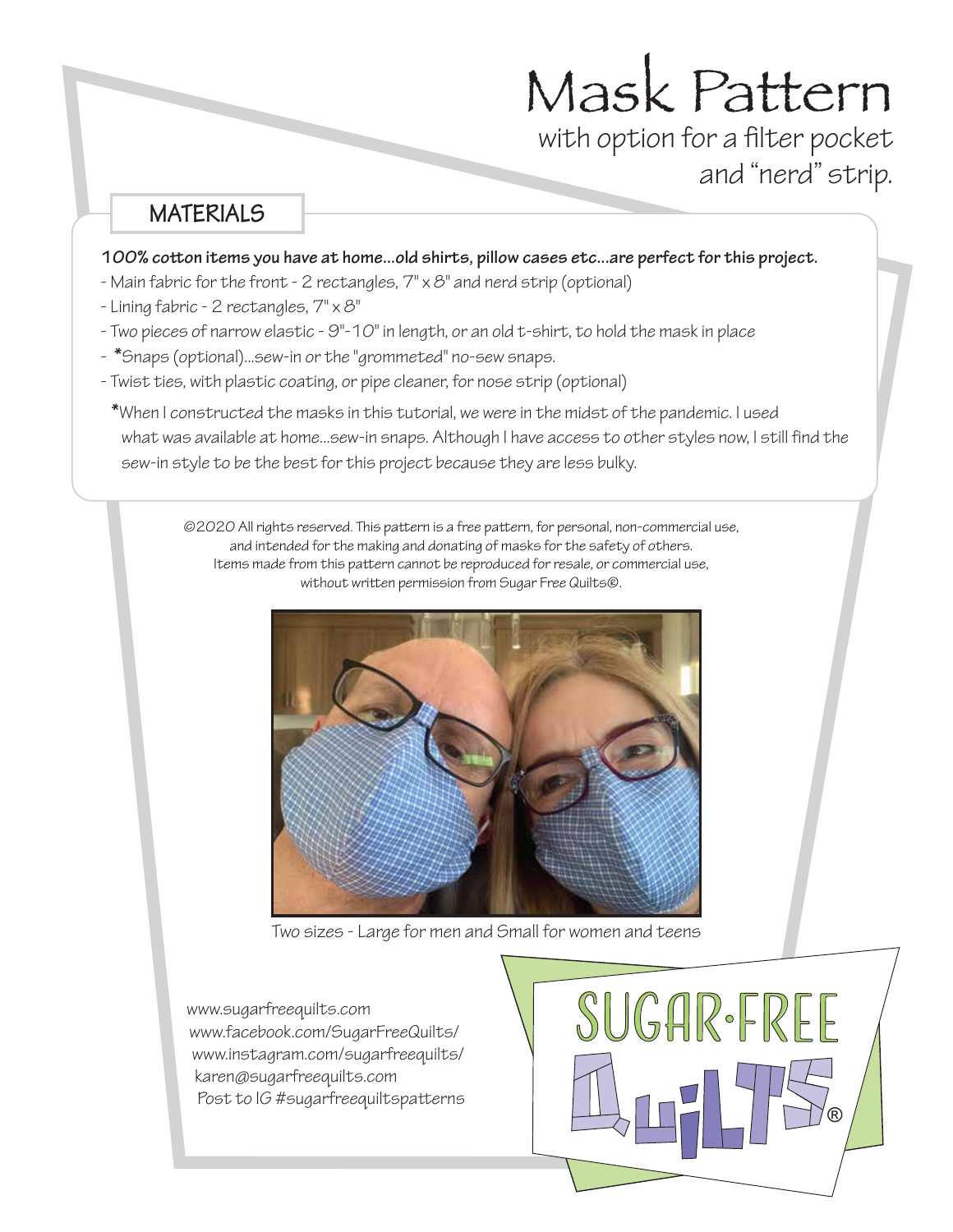

Print mask templates at 100%.

### **FIG.1**

Place fabric right sides together and cut two of each, front and lining.

Cut one nerd strip, if you choose that option. (2" X 1¾" for women; 2¼" x 1¾" for men)

If you're omitting the nerd strip, skip to **FIG. 3**. If also omitting filter pocket, skip to FIG. 4.

# **FIG.2**



## **FIG.2**

Construct the nerd strip, as shown left. Let cool after each press, so you don't have to fight with it. I like to place it under something to hold the press until it cools (a coaster comes to mind). Fold and press top edge, ¼". Fold and press side edges to the middle.

Fold in half again, as shown. Top stitch around three sides. Set aside.

# **FIG. 3**



## **FIG. 3**

If omitting filter pocket, skip to FIG. 4. Finish the side edge of one lining piece. Fold straight edge to wrong side 3/8". Press. Fold again to form a double folded edge. Press. Stitch.

#### **FIG. 4**



**FIG. 4** Stitch ¼" seam allowance along curved edges, right sides together.

Clip curves, as shown, right.

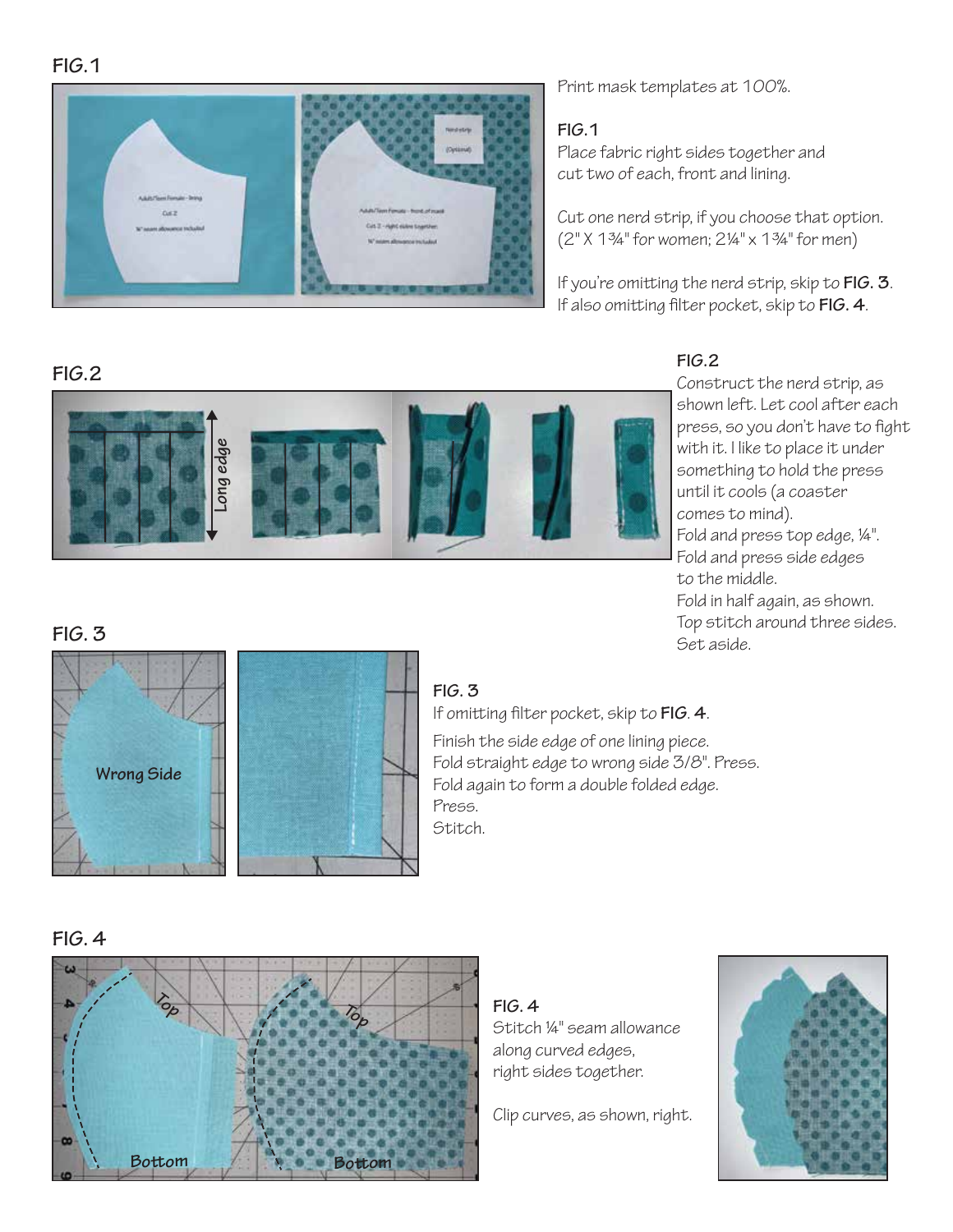

With wrong sides up, press both mask, and lining seams, to the right. By pressing in the same direction, when placed right sides together, they'll nest nicely and reduce bulk. Top stitch each piece, holding the seam in place.

If you're not adding the nerd strip, skip to **FIG. 7**.

**FIG. 6**



**FIG. 6** Align raw edge of the nerd strip with the front, raw edge of the mask. Baste in place.

**FIG. 7**



## **FIG. 7**

Align center seams of mask and lining, right sides together. Pin, as shown left. Stitch, using 14" seam allowance along top and bottom edges, shown below. Clip curves.



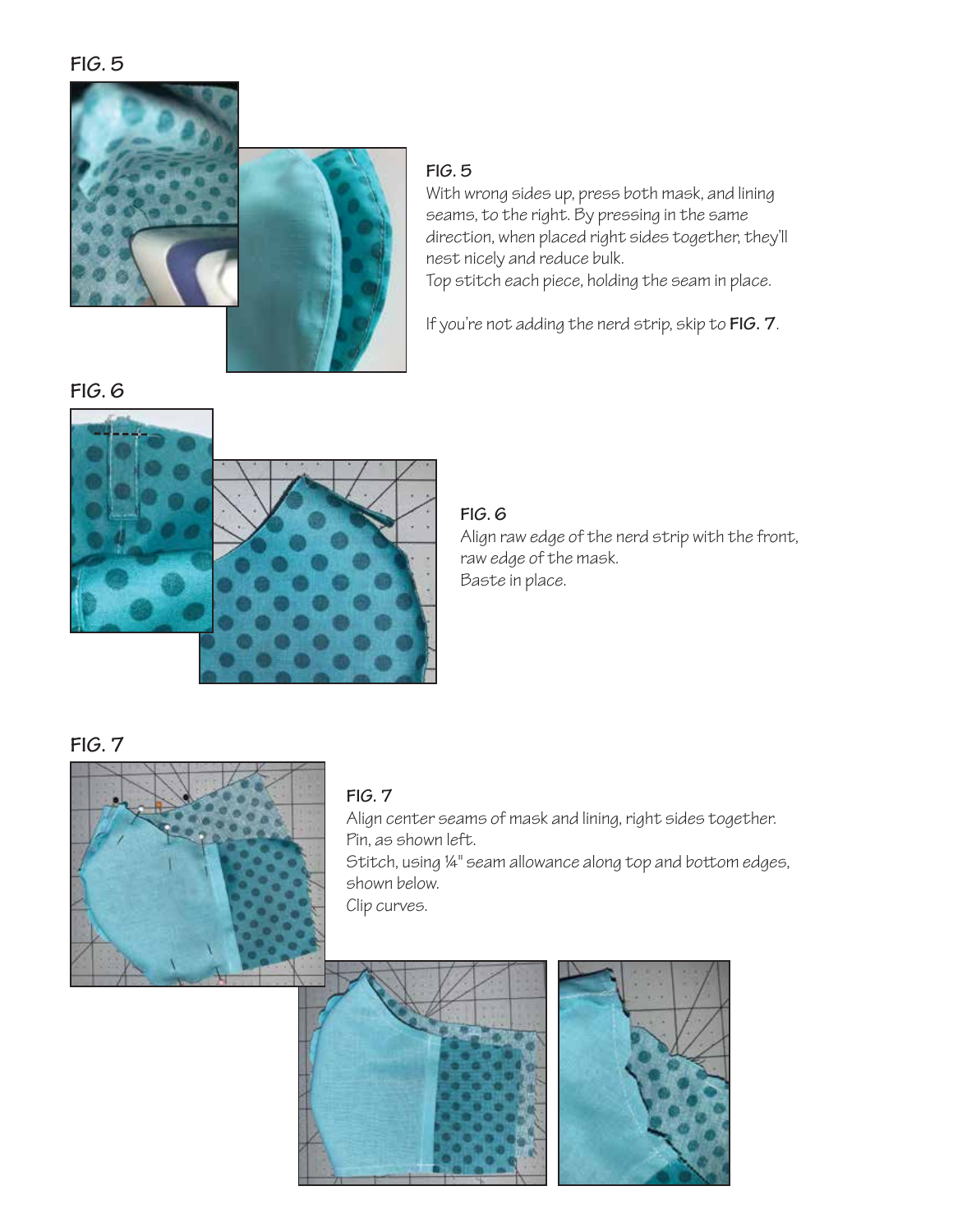

Turn right side out and press. As you press, fold, and press, raw edges of the upper and lower parts of the mask ¼". See left. Top stitch along upper and lower edge.

> If you're omitting the wire nose piece, skip to **FIG. 10**.

## **FIG. 9**



## **FIG. 9**

If you'd like to put a wire nose piece inside the top edge, measure 2½" from the center on each side. Mark, as shown in the middle picture, for a width of 5".

Using a twist tie, or a pipe cleaner (cut to measurement of 4½"), insert between the layers of the mask. Slide it up against the top horizontal seam so you can sew an enclosure for the wire. Stitch as shown, above right, sewing  $\frac{3}{8}$ " from the upper edge of the mask.

## **FIG. 10**



## **FIG.10**

Finish the side edges of the mask. If you included the filter pocket, see left. Fold  $about 34"$  (or halfway to finished lining edge). Press. Fold and press again ensuring you don't overlap, or cover, the lining piece. Stitch in place.

If you didn't include the filter pocket, finish both sides like the illustration on the right. Fold front of mask so raw edges of lining and front align. Press. Fold again where they meet. Press. Stitch in place.

If you omitted the nerd strip, skip to FIG.12.

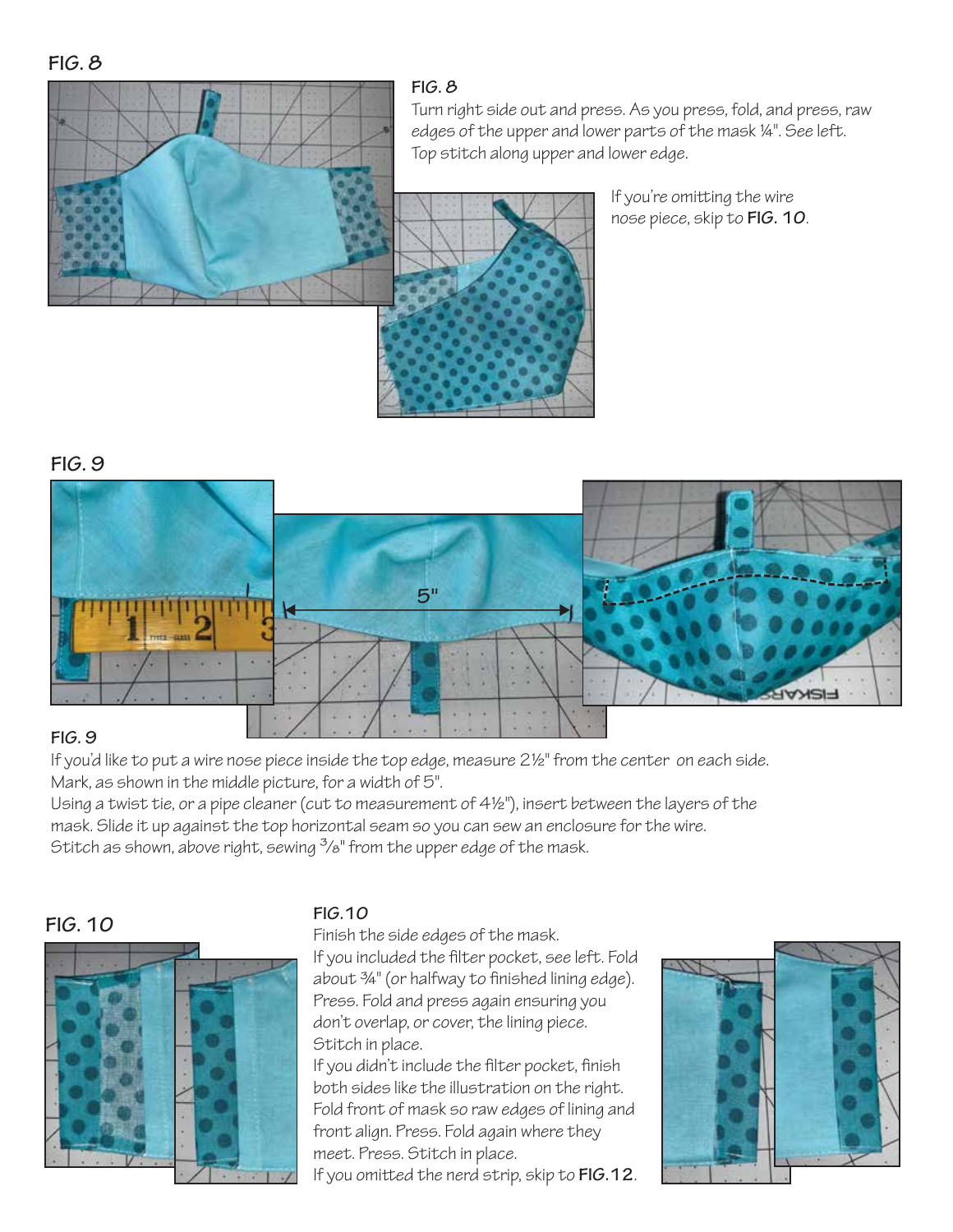

#### **FIG. 11**

Sew snaps, as shown left, to the mask for the enclosure for your glasses. This will help hold the mask in place, preventing you from touching, and adjusting, your mask while wearing it. I have found that the sew in style is the best, size 9-11mm or 3/8" - 7/16".



## **FIG. 12**



## **FIG. 12**

If you prefer to use narrow elastic, cut two 9"-11" pieces of narrow elastic. Pull them through each side enclosure of your mask, using a loop turner or safety pin, Tie a small knot in the ends of the elastic and pull knot into the mask. Loop over your ears.

Alternatively, use an old t-shirt as follows:

Cut off the hem of a used t-shirt using scissors or rotary cutter. I like to use my husband's undershirts because there are no side seams.

Cut a strip 1¾" wide. Save the t-shirt...you can make multiple strips for all of your masks. Cut one end of the loop so you have one long strip. Pull on the strip to stretch it out.

It will curl, and lengthen, making a perfect, and comfortable, tie strap for your mask.

Use a loop turner, or safety pin, to pull the strip through the side edges of your mask. Starting top left, pulling it down, then back through the right side. See below, **FIG. 13**.



## **FIG. 13**



#### **FIG. 13**

The best way to wear your mask...

Drape the looped end of the strap over your head. If it were a necklace the mask would lay on your chest, wrong side up.

Position the mask over your face and pull on the two ends of the strap, drawing the loop against the back of your neck. Tie the ends of the strap on top of your head, wherever it feels most comfortable.

If you made the nerd strip, tuck the mask(including the nerd strip) behind your glasses. Fold the nerd strip down and snap in place.

If you made the wire nose strip, squeeze around the bridge of your nose until it feels snug against your face.

Voila! Stay safe and stay the blazes home!!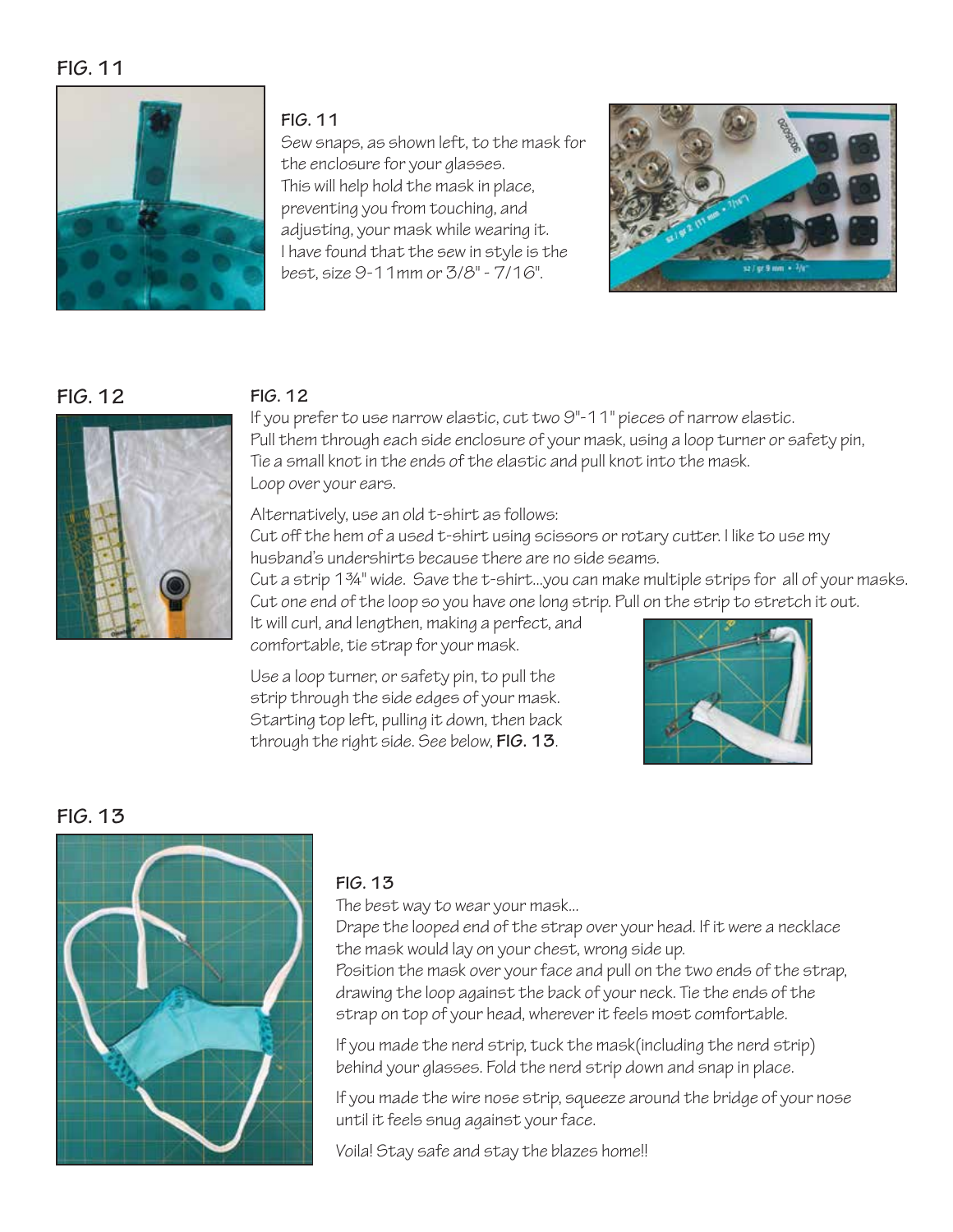